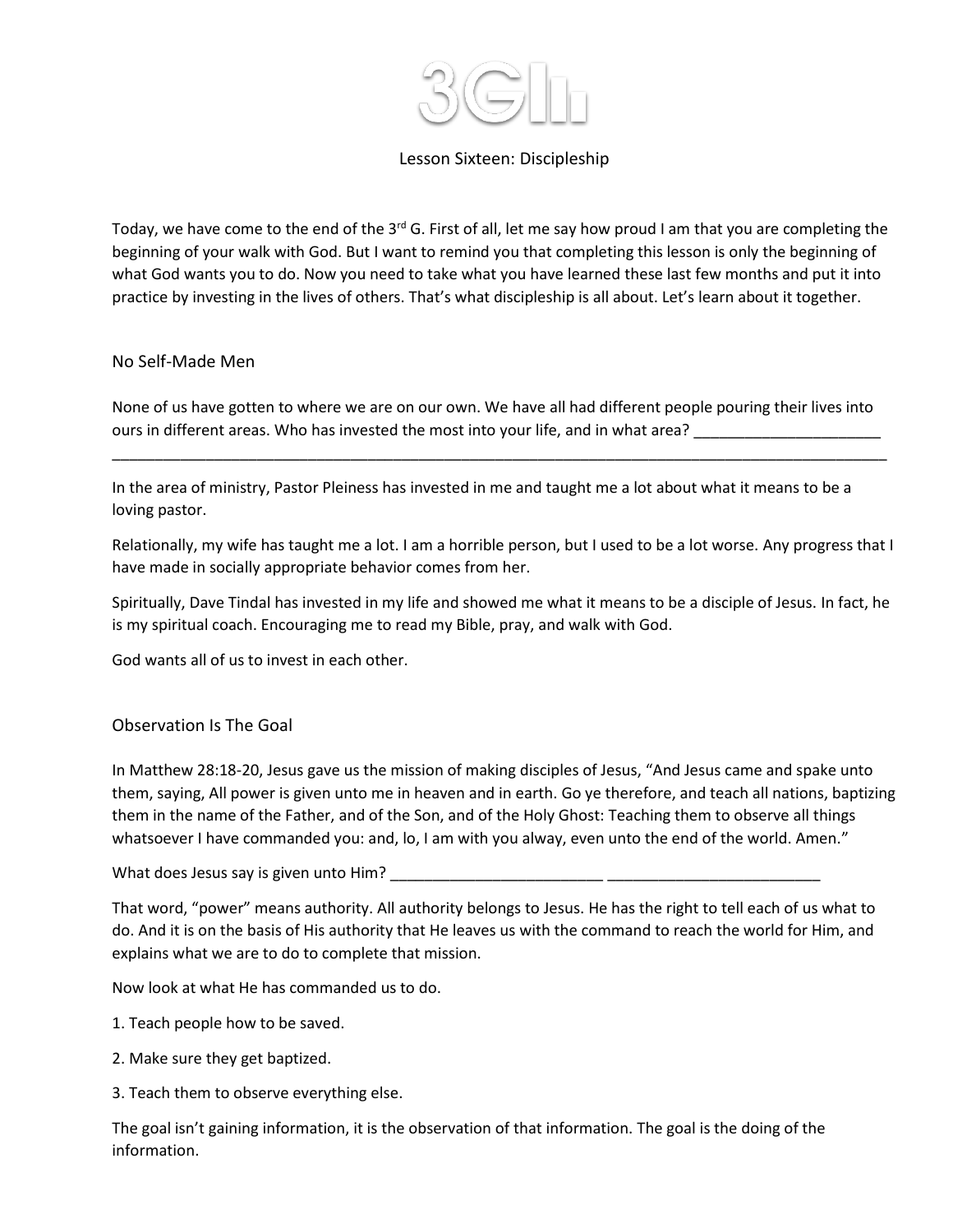### Don't Be Deceived

James talked about this in his letter. Notice what he says in James 1:22 "But be ye doers of the word, and not hearers only, deceiving your own selves."

How does James say that we have deceived ourselves? \_\_\_\_\_\_\_\_\_\_\_\_\_\_\_\_\_\_\_\_\_\_\_\_\_\_\_\_

Some of us have deceived yourselves. We think that just because we know the Bible that that makes us mature Christians. It doesn't. Doing what Jesus tells us to do makes us mature Christians.

It's like some people that I know that are so concerned about verse-by-verse Bible teaching. Now I believe that we ought to teach the whole counsel of God. I enjoy teaching verse by verse through the books of the Bible. In fact, I counted up the other day and I have personally taught word for word through 44 books of the Bible. 22 of the Old Testament books and 22 of the New Testament books.

Some of these people believe that because they sit through so many Bible teaching classes a week that that makes them something. Even though they never invite anybody to church. They never tell anybody about Jesus. If this is you, then you have deceived yourself!!!!

Just because you know information about Jesus, doesn't make you like Jesus. Take the parable of the talents for instance. I knew that you gathered where you have not sowed. A master gave his servants money and wanted them to invest it while he was gone. One servant chose to bury it in the ground instead.

When asked about it, the servant gave a list of things that he knew about the master, but the master told him, "You knew this information about me, but you didn't use the information. You are a wicked servant!"

# Spiritual Mentoring

Discipleship isn't just about learning information. It's about becoming like Jesus. That's why I prefer the term mentoring versus discipleship. Because the word discipleship has become synonymous with learning information or completing a course. But just because you have learned some information or completed a course doesn't mean that you are a mature Christian, and it doesn't mean that you have become like Jesus.

Notice how Jesus made disciples in Matthew 4:19, "And he saith unto them, Follow me, and I will make you fishers of men." What did Jesus invite these men to do?

Jesus made disciples through mentorship. He said, "Follow me!" It was a call to be with Him. To spend time with Him. And as you spend time with Jesus then you become like Him. The whole point was to become like Jesus. And that is a life-long process.

### From Mentee To Mentor

Now that we understand the point of discipleship, and that it is to become something, not learn something. Let's take a look at Paul's method for making disciples. He records it for us in 2 Timothy 2:1-2, "Thou therefore, my son, be strong in the grace that is in Christ Jesus. And the things that thou hast heard of me among many witnesses, the same commit thou to faithful men, who shall be able to teach others also."

Paul starts with himself. You have to start with yourself. Don't blame anyone else that you aren't becoming what you are supposed to become. You have started with yourself by going through this mentoring process. Great